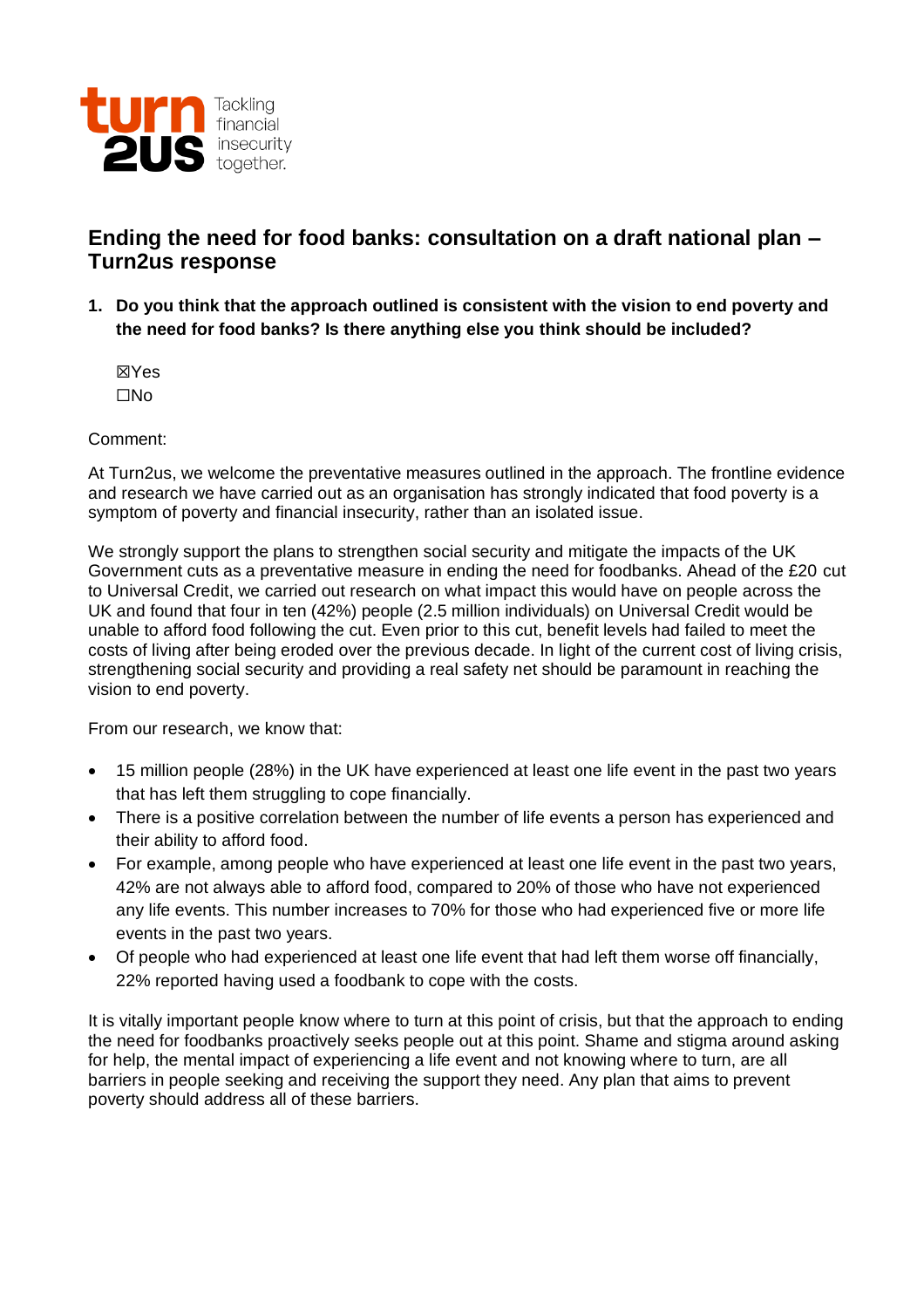

We believe the time to capitalise on the collaborative working among many sectors and services that was accelerated during the pandemic is now. The learnings from the Coordinated Community Support (CCS) programme, led by the children's Society and devised in response to the localisation of welfare assistance, which may be useful in informing and enhancing plans to create such networks in Scotland. This programme is currently in its third and final year of trialling joint working in four pilot locations.

The key features of good co-ordination identified by the CCS programme are:

- Network of organisations who share a desire to achieve better outcomes collaboratively.
- Referral System to facilitate robust referrals.
- Resource to run the network and manage the referral system.
- Legitimacy  $-$  to manage the network in the longer term.

So far, the CCS programme has found this approach has the potential to increase referrals to local social security schemes, and we would recommend this be an objective in Scotland.

As a grant-making organisation, we strongly believe in the cash-first approach. Cash-first approaches are empowering, and respect people on low incomes suffering a short-term financial crisis as individuals who should have agency in the choices they make just like anyone else.

# **"People asking for emergency help have been through enough without being made to feel like we don't trust them to choose the right baked beans." Citizen's Jury participant for Ending the Need for Foodbanks Project**

Focusing upon dignity within this plan is an approach that resonates with Turn2us, and we would like to see a further emphasis on cultural change throughout this intervention. Members of the End Poverty Edinburgh citizens group often highlight the experience of seeking and accessing available support and resources as a point of harm and shame.

**"To end poverty in the city, the pre-condition and the single biggest transformation Edinburgh could achieve would be to make the experience of seeking help less painful, more humane, and more compassionate. In fact, we believe that without this shift in culture and ways of working, none of the other actions will have the impact they need to." A Just Capital Report: Actions to End Poverty in Edinburgh**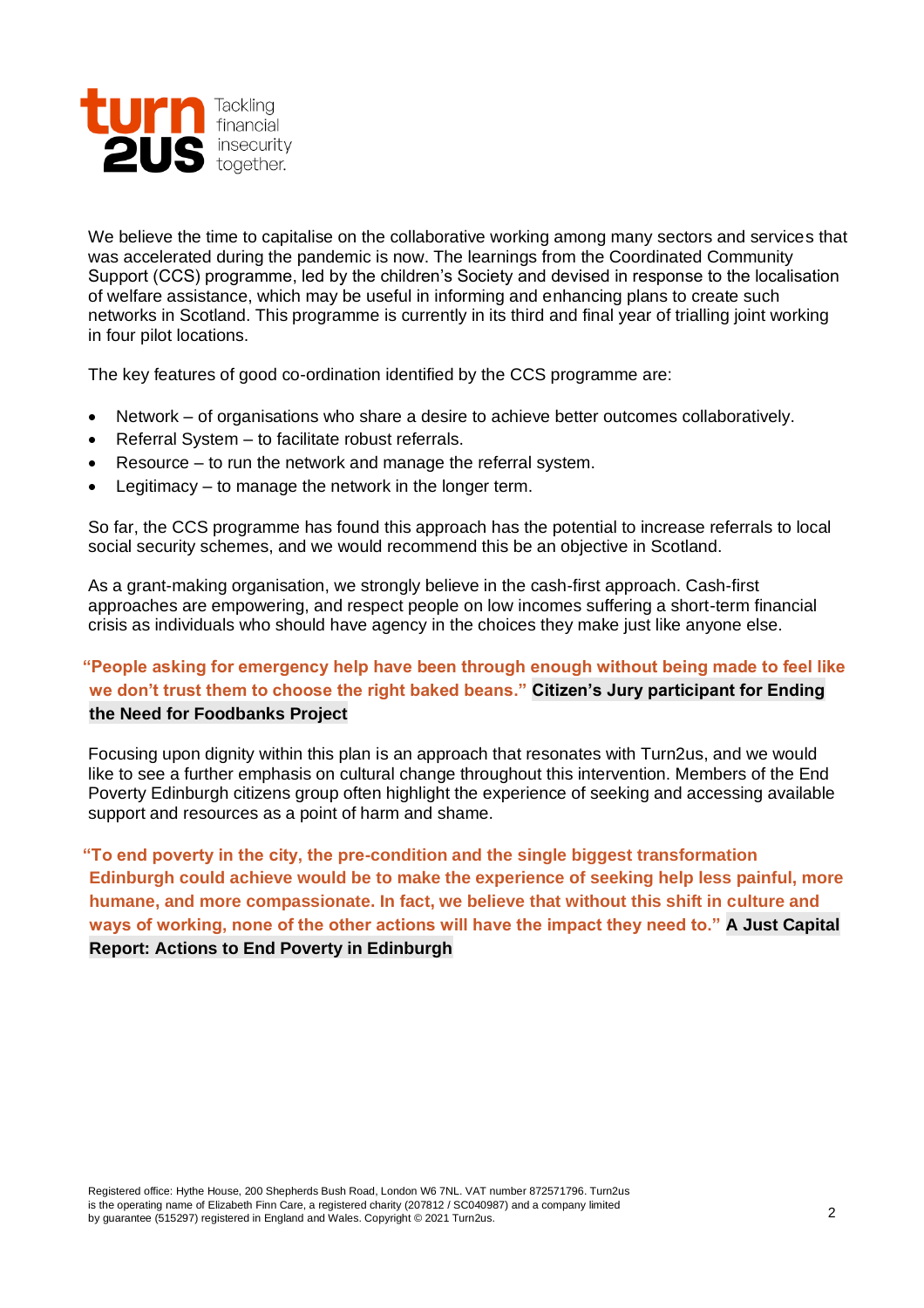

- **2. Do you think that the actions underway will help to reduce the need for food banks as a primary response to food insecurity?** 
	- ☒Yes ☐No
- **3. Do you think that the suggestions for what more we plan to do will help to reduce the need for food banks as a primary response to food insecurity?**
	- ☒Yes ☐No

# **4. Is there anything else that you think should be done with the powers we have at a national or local level to reduce the need for food banks as a primary response to food insecurity?**

The Ending the Need for Foodbanks project suggested that guidance within the Scottish Welfare Fund could be clearer, by outlining when a family should be considered in hardship, the amount of support they should expect (particularly in relation to family size), and how individual applications should be prioritised. Similarly, as part of workshops held for this project, there was consensus that in order for state support to be a genuine alternative to food banks and food aid, it must be accessible, well-funded, well-promoted, have clear outcomes and have fast turnaround times.

Once more, the Scottish Welfare Fund should be renamed, so its purpose is clearer and people are not deterred from accessing help because of negative connotations with 'welfare'.

#### **5. Do you have any views on how we intend to measure impact, and what would give you confidence that we are moving in the right direction?**

Any measurements of impact should focus on the outcomes for the people who have been supported and if needs their needs were met rather than an increase in access/number of referrals alone.